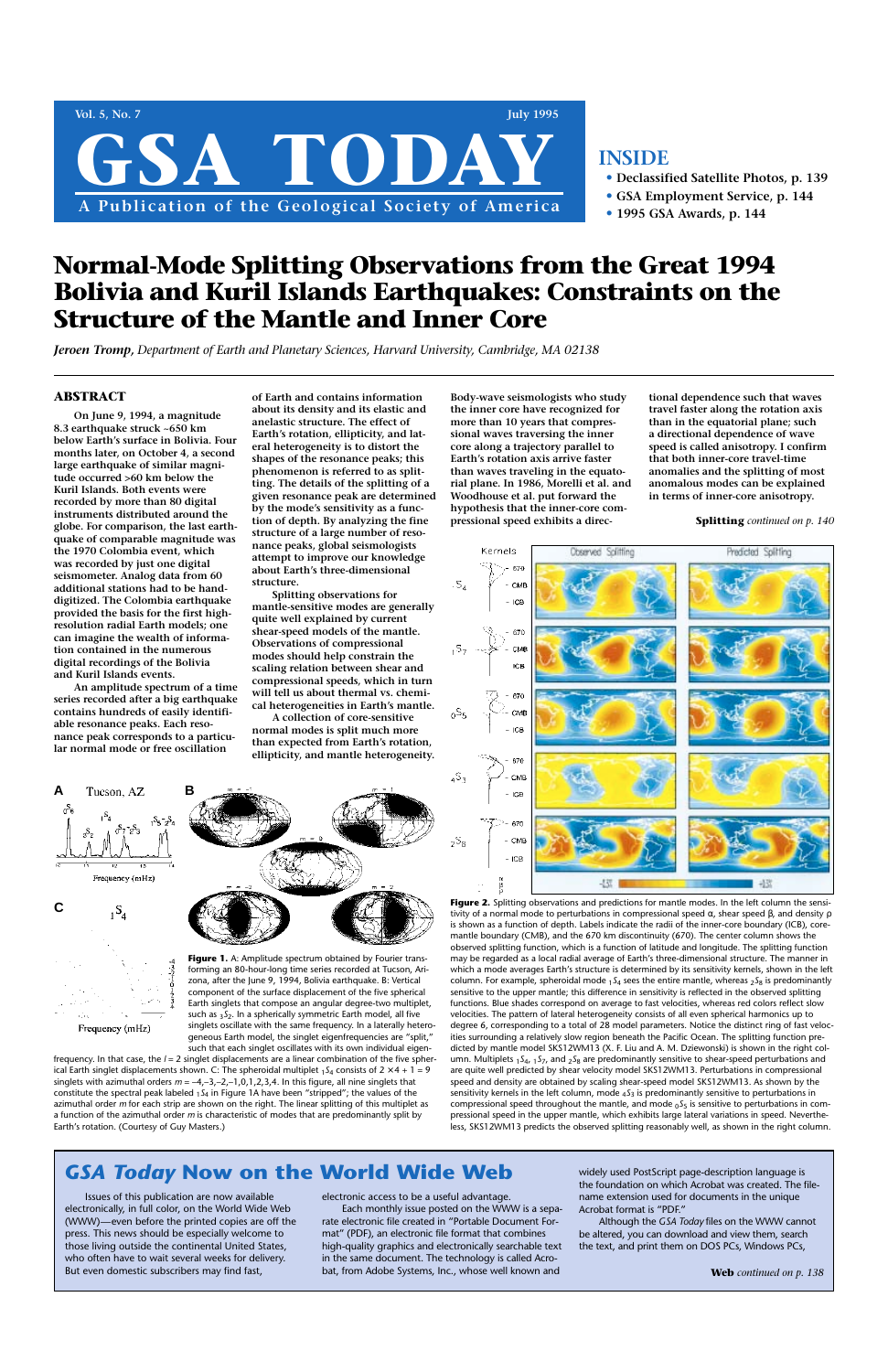**140 GSA TODAY, July 1995**

#### **INTRODUCTION**

From the point of view of a global seismologist, Earth is a large musical instrument that is played by earthquakes. What we can learn about Earth by listening to its music depends on what notes the earthquakes play. If I can make an analogy between Earth and a piano, the music of the Bolivia and Kuril Islands earthquakes is equivalent to that of sitting down on a piano's keyboard. These two large earthquakes were each recorded by more than 80 long-period seismometers all over the world. Every note of Earth manifests itself as a resonance peak in amplitude spectra obtained from the recordings of this event. Most notes that are readily detected have periods of five minutes or more and may be observed for as long as a week after the earthquake. In an amplitude spectrum obtained by Fourier transforming a time series of the Bolivia earthquake recorded in Tucson, Arizona (Fig. 1), several isolated resonance peaks are readily identified, and some, like the one labeled 1*S*4, are visibly split. Splitting is a manifestation of Earth's rotation, ellipticity of figure, and lateral heterogeneity. By analyzing the splitting of a large number of resonance peaks, we can learn something about Earth's internal structure and dynamics.

#### **Normal-Mode Nomenclature**

Let us investigate the structure of a resonance peak in a bit more detail. A spherically symmetric Earth model such as PREM (Dziewonski and Anderson, 1981)—i.e., a model that is a function of radius only—supports two distinct classes of normal modes: toroidal

and spheroidal modes. Toroidal modes can be observed only on the horizontal components of a seismometer, whereas spheroidal modes can be observed on all three components. Because of sensitivity to tilting, the horizontal components of a seismometer tend to be much noisier than the vertical component, which is why the analysis of toroidal splitting is still in its infancy. At high frequencies, toroidal modes correspond to horizontally polarized shear waves, whereas spheroidal modes correspond to a combination of compressional waves and transversely polarized shear waves. In the context of surface waves, toroidal modes correspond to Love waves, whereas spheroidal modes correspond to Rayleigh waves. For a good introduction to normal-mode seismology, see Lay and Wallace (1995).

To identify a particular free oscillation, each mode is labeled by three unique integers: an overtone number *n*, an angular degree *l*, and an azimuthal order *m*. For every value of *l* there are  $2l + 1$  associated values of *m*:  $m = -l, \ldots$ ,  $m = 0, \ldots, m = l$ . A multiplet  $nT_l$ (toroidal modes) or *nSl* (spheroidal modes) is the collection of all 2*l* + 1 free oscillations with the same quantum numbers *n* and *l*; the  $2l + 1$  members of a multiplet are called singlets and are denoted by  $_nT_l^m$  or  $_nS_l^m$ . In Figure 1B the vertical component of the surface displacement of the five spherical Earth singlets that compose an *l* = 2 multiplet, such as 3*S2*, is displayed. On a spherically symmetric Earth model, all singlets within a given multiplet have the same eigenfrequency *n*ω*l*; we say that the singlets are 2*l* + 1 degenerate. This implies that the resonance peaks of all 2*l* + 1 singlets within a multiplet  $nT_l$  or  $nS_l$  are centered on the same frequency  $n\omega_l$ . As a result, we observe one single resonance peak for

every multiplet of a spherically symmetric Earth. Any departure of Earth from sphericity removes the degeneracy and causes the singlets to split, such that each individual singlet has a resonance peak centered on its own distinct eigenfrequency *n*ω*<sup>l</sup> <sup>m</sup>*. As a result, one can often identify several peaks within the resonance peak of a particular multiplet. For example, in Figure 1A one can clearly see two peaks associated with spheroidal multiplet  $1S_4$ . In Figure 1C all  $2 \times 4 + 1 = 9$  singlet resonance peaks that compose the multiplet 1*S*<sup>4</sup> have been "stripped." This multiplet is predominantly split as a result of Earth's rotation, which causes linear splitting as a function of the azimuthal order *m*.

The width of a resonance peak contains information about Earth's shear and bulk attenuation, which represent a measure of seismic energy dissipation due to shearing and compression, respectively. Bulk attenuation within Earth is poorly determined because seismic dissipation tends to be dominated by shear. However, a certain type of spheroidal free oscillation, called a radial mode, has a purely radial displacement and is uniquely sensitive to bulk attenuation. The Bolivia earthquake in particular excited several of these radial modes; analysis of their spectral peaks should help to determine a more detailed picture of Earth's bulk

attenuation.

## **Splitting Function**

Every normal mode "sees" the structure of Earth differently. Some modes are predominantly sensitive to the shear-speed structure of the mantle, and other modes see a combination of shear and compressional speeds. There are observable modes that see all the way into the inner core, whereas others are confined to the crust. How a given normal mode samples the structure of Earth is determined by kernels, which describe a mode's sensitivity to compressional speed, shear speed, and density as a function of depth (Fig. 2). By combining the information contained in all observable modes we can improve our knowledge about Earth's interior.

A convenient way to visualize normal-mode splitting is provided by the splitting function, which was first introduced by Giardini et al. (1987). Basically, at a given location on the surface, a mode's splitting function represents a local radial average of Earth's interior structure. By plotting the value of the splitting function everywhere on the surface, we can visualize how a certain mode averages Earth's threedimensional speed and density structure (Fig. 2). Red colors are used to denote that the radial regions sampled by the normal mode are on average slow, whereas blue colors indicate an average fast speed.

One disadvantage of considering the splitting of isolated resonance peaks, such as those labeled 0*S*6, 3*S*<sup>2</sup> and <sup>1</sup>*S*<sup>4</sup> in Figure 1A, is that one can determine only even heterogeneity—i.e., heterogeneity that is symmetric upon reflection through Earth's center. To determine both odd and even heterogeneity, one must consider coupling between overlapping resonance peaks, such as those labeled  $_0S_7$ - $_2S_3$  and <sup>1</sup>*S*5- <sup>2</sup>*S*<sup>4</sup> in Figure 1A. This year, the first coupled-mode inversions were performed by Rosovsky and Ritzwoller (1995).

In this paper I compare observations of splitting functions for isolated mantle- and inner-core sensitive spheroidal modes with predictions based upon current shear-speed models of Earth's mantle. I subsequently invert core-sensitive traveltime and splitting observations for inner-core anisotropy.

## **MANTLE STRUCTURE**

The splitting predictions in Figure 2 are based upon the most recent Harvard model SKS12WM13 produced by X. P. Liu and A. M. Dziewonski; the long-wavelength structure of this model is similar to that of the latest Scripps model (Johnson et al., 1994). SKS12WM13 is based upon an inversion of traveltimes and waveforms, but it contains no normal-mode information. It is remarkable how well this model predicts the observed splitting. As far as these modes are concerned,

#### **Splitting** *continued from p. 137*



**Figure 3.** Observed and predicted splitting functions for several anomalously split normal modes. Notice that a large zonal degree-two contribution—i.e., a banded signal parallel to the equator—is missing in the predicted splitting functions, but that the remaining signal is reasonably well predicted by mantle model SKS12WM13. All anomalously split modes are sensitive to structure in Earth's inner core, which turns out to be the source of the anomalous signal. See the Figure 2 caption for further details.

**Splitting** *continued on p. 141*

# *Ruptures of Major Earthquakes and Active Deformation in Mongolia*

by I. Baljinnyam and others, 1993

Some of the largest known intracontinental earth-



#### quakes have occurred in

Mongolia, and until now very little has been published about them, especially in English. The deformation here is especially well preserved, apparently because of the dry, cold climate. This volume presents observations of recent faulting in Mongolia and its immediate surroundings, particularly evidence of surface faulting associated with major earthquakes. Summaries of deformation associated with all of the major earthquakes and several prehistoric earthquakes are given. A brief summary of the deep structure, regional topography, and geologic history of western Mongolia allows the deformation patterns to be discussed in the context of regional Asian deformation.

MWR181, 66 p., hardbound, indexed, ISBN 0-8137-1181-9, \$37.50 *1-800-472-1988 • fax 303-447-1133* GSA Publication Sales • P.O. Box 9140 • Boulder, CO 80301 • 303-447-2020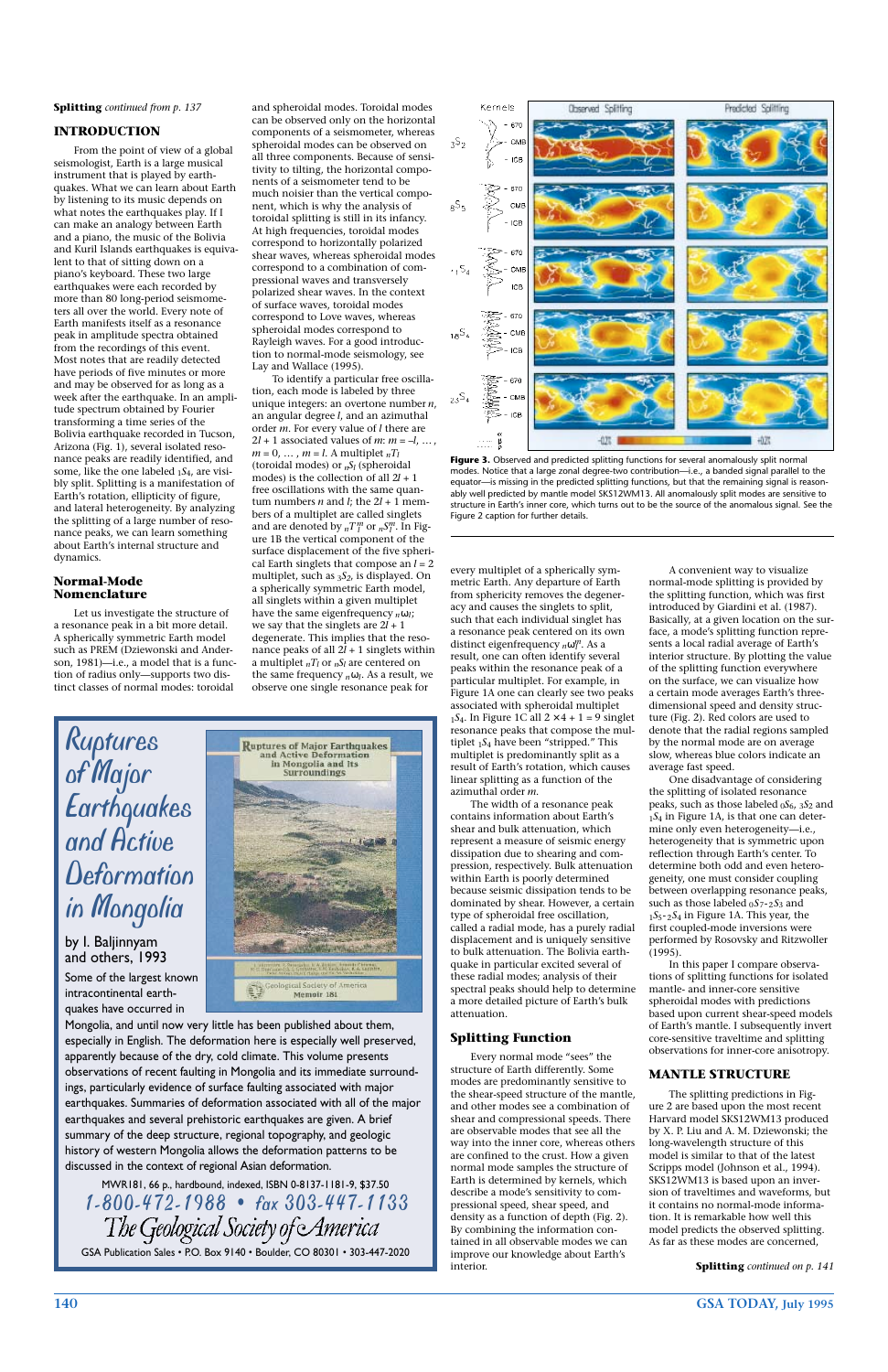## **GSA TODAY, July 1995 141**

the long-wavelength heterogeneity in the mantle is quite accurately represented by current tomographic shearspeed models.

Compressional-speed and density perturbations throughout the mantle are commonly obtained by scaling shear-speed perturbations. Compressional-speed perturbations are roughly half and density perturbations roughly one-third the size of shear-speed perturbations. The splitting calculations presented in this paper are based upon such scaling relations. Most of the modes shown in Figure 2 are predominantly sensitive to perturbations in shear speed, except for 0 *S* <sup>5</sup> and in particular 4*S*3, which are also sensitive to perturbations in compressional speed. The splitting predictions for such compressional modes are generally not quite as good as for shear modes. Splitting observations from the Bolivia and Kuril Islands earthquakes, such as those shown in Figure 2, should help determine better scaling relations among shear speed, compressional speed, and density throughout the mantle. If Earth's lateral heterogeneity is a manifestation of purely thermal phenomena associated with convection, we may expect a relatively uniform scaling relation throughout the mantle. Nonuniform scaling as a function of depth would indicate potential chemical heterogeneities. It is likely that such chemical heterogeneities exist not only in the shallowest regions of Earth's mantle, but also in its deepest part, *D"*.

#### **INNER-CORE STRUCTURE**

Earth's inner core was discovered 50 years ago by Inge Lehmann (1936). It has an approximate radius of 1221 km and represents less than 1% of Earth's volume. Notwithstanding its small size, it appears to be one of the more intriguing and unusual regions within Earth.

In a depiction (Fig. 3) of several splitting functions for inner-core sensitive normal mode, although some of the splitting pattern is reasonably well predicted by SKS12WM13, a large zonal degree-two contribution—i.e., a banded signal parallel to the equator—is missing. This type of anomalous splitting is characteristic of most normal modes that are sensitive to Earth's inner core. The first observations of anomalous splitting were reported in 1981 by



**Figure 5. PKIKP traveltime observations and** predictions in eight epicentral distance bins. The circles represent the average traveltime anomalies determined by Su and Dziewonski (1995). The solid line is the traveltime prediction based upon the anisotropic inner-core model displayed in Figure 7. The parameter ξ represents the angle between the direction of the inner-core leg of the PKIKP wave and the symmetry axis of the anisotropy, as shown in Figure 5B. This symmetry axis nearly coincides with Earth's rotation axis. When  $\cos^2 \xi = 0$ , PKIKP waves travel in the equatorial plane, and when  $cos^2 \xi = 1$ , they travel parallel to the symmetry axis.

#### ORDERING INFORMATION

Please send orders to: D. Teahan, Chapman & Hall 115 Fifth Avenue, New York, NY 10003 fax: (212) 260-1730 e-mail for orders: order@chaphall.com

For orders/inquiries outside the US/Canada, please contact: Direct Response Supervisor, Chapman & Hall UK telephone: 0264 342923 fax: 0264 364418 Overseas telephone: 44 264 342830 fax: 44 264 342761



Masters and Gilbert. By the time of the Bolivia earthquake, a collection of about 20 such anomalously split modes had been identified (Ritzwoller et al., 1986, 1988; Giardini et al., 1988; Li et al., 1991; Widmer et al., 1992). The Bolivia and Kuril Islands earthquakes have more than doubled the number of available spectra, and the quality of the splitting measurements is much improved. The number of anomalously split modes will undoubtedly continue to grow.

Compressional waves traveling through Earth's inner core are called PKIKP waves (Fig. 4). In 1983, Poupinet et al. reported that PKIKP waves travel several seconds faster along a trajectory parallel to Earth's rotation axis than in the equatorial plane. Three years later, Morelli et al. (1986) and Woodhouse et al. (1986) introduced the concept of inner-core anisotropy as an explanation for both inner-core traveltime and normal-mode anomalies. In an anisotropic medium, seismic wave speeds exhibit a directional dependence. In the case of the inner core, waves travel faster in a direction parallel to the rotation axis than perpendicular to it. Although this concept appears to have been generally accepted as an explanation for the directional dependence of PKIKP traveltimes (Shearer et al., 1988; Shearer and Toy, 1991; Creager, 1992; Song and Helmberger, 1993, 1994; Vinnik et al., 1994; Shearer, 1994; Su and Dziewonski, 1995), there has been considerable debate about the level and radial distribution of anisotropy, and doubts have been raised as to whether inner-core anisotropy can explain the anomalous splitting of all currently identified core-sensitive modes (Widmer et al., 1992).

In 1993 I demonstrated that the anomalous splitting of most inner-core sensitive normal modes may be explained in terms of cylindrical anisotropy (Tromp, 1993, 1995). Even though my analysis did not include PKIKP traveltime observations, my anisotropic inner-core model makes reasonable traveltime predictions (Tromp, 1993;

**Figure 4.** A: Ray geometry of a compressional inner-core (PKIKP) wave. B: The parameter ξ denotes the angle between the inner-core leg of the PKIKP wave and the symmetry axis of the cylindrical anisotropy; this axis more or less coincides with Earth's rotation axis. The inner-core ray segment of a PKIKP wave is nearly a straight line because the speed in the inner core is relatively uniform.

#### **Splitting** *continued from p. 140*

#### **Splitting** *continued on p. 148*



# New from CHAPMAN & HALL

The complete reference on minerals...

# **FREE 30 DAY TRIAL**

## ON CD-ROM!

# **MINSOURCE**

# **MINERALOGICAL ABSTRACTS AND HEY'S MINERAL INDEX ON CD-ROM**

Mineralogical Society of Great Britain and Ireland and the Natural History Museum, London, UK

MinSource on CD-ROM is the complete, practical reference for all mineralogists. Twenty years worth of Mineralogical Abstracts and the complete Hey's Mineral Index are combined on this new disk which provides immediate access to years worth of abstracts in the field as well as hypertext links to mineral names. This CD-ROM enables you to locate information simply, generating searches by mineral locality, formula, and key words in the text. In addition, material can be quickly retrieved and downloaded to a printer or file. This CD-ROM also features the current issue of Mineralogical Abstracts with the option to select new abstracts.

- free 30 day trial allows you to completely assess the product with no obligation
- four yearly releases ensure that your investment remains up-to-date

1995, CD-Rom: 0 412 70830 2: #B9223: \$1499.00, [Can. \$2000.00]

Special discount rates available for Mineralogical Abstracts subscribers and academic institutions!

For more information please contact David Nazaruk at Chapman & Hall at 212-780-6212

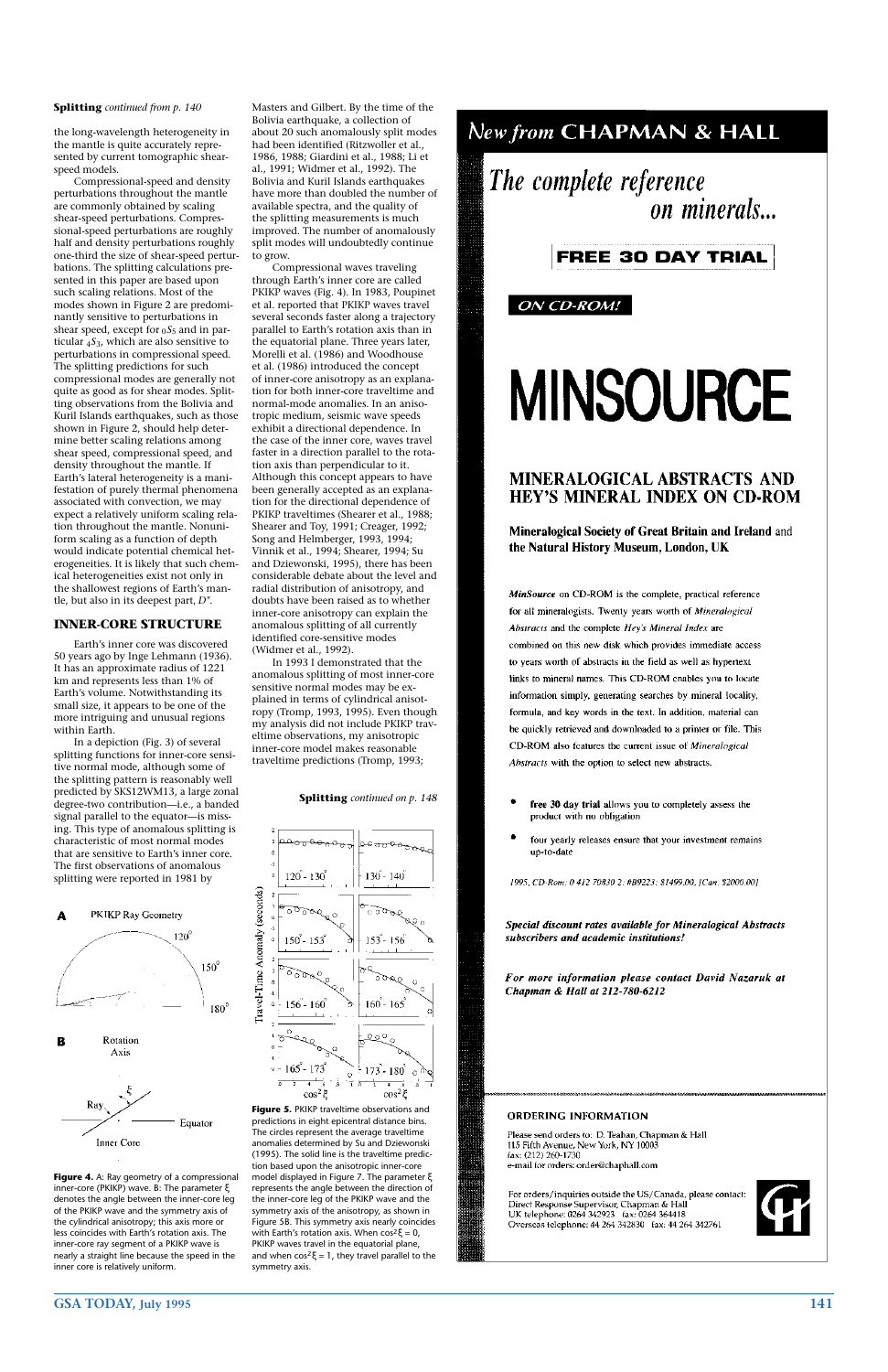## **148 GSA TODAY, July 1995**

A National Science Foundation– supported planning initiative in active tectonics has now been completed. Recommendations are presented in "Active Tectonics and Society: A Plan for Integrative Science" (1995). This report is available through the World Wide Web at http://www.muohio. edu/tectonics/activetectonics.html.

#### **ORIGIN OF THE INITIATIVE**

The planning effort in active tectonics grew from two major studies, Active Tectonics (1986) and Solid-Earth Sciences and Society (1993), both supported by the National Research Council. Active Tectonics advocated the need to build a national basic science initiative in active tectonics, emphasizing both the scientific and strategic value of this research. Mitigation of hazards related to great earthquakes, explosive volcanism, and major landslides were recurrent themes. Solid-Earth Sciences and Society identified active tectonics as one of eight priority themes representing critical opportunities for research in the coming decades, especially as related to important societal issues involving such matters as the global environment, natural resources, and natural hazards. In April 1993, NSF's Advisory Committee for Earth Sciences (ACES) recommended active tectonics as one of five high-priority initiatives. The ACES report said, "We recommend an increased emphasis on interdisciplinary research on active crustal deformation. The overall scientific objective of better understanding how and why crustal stresses ultimately result in faulting, seismicity, and rapid geomorphic change contributes directly to the national goal of mitigating geologic hazards. [Another] objective … is to foster and facilitate interdisciplinary collaborations among subdisciplines such as experimental and theoretical rock mechanics, field studies of active and Neogene faults and the rock products of faulting, geodynamic modeling in areas of active deformation, seismology and earthquake mechanics, quantitative geomorphology and paleoseismology."

#### **RESPONSE**

A 20-person planning team (see list) met in September 1993, and began drafting an active tectonics science plan in response to the call from ACES. Their long-range objective was to produce an active tectonics science plan for concerted, integrated efforts to understand the fundamental processes underlying the full range of deformational processes that currently shape Earth's lithosphere and that threaten life and property. A major emphasis emerged: To understand how single tectonic processes work, and how these processes link together through time as parts of larger systems that ultimately lead to the formation of mountain systems and the evolution of the solid Earth.

Strategic applications are clear. For example, as the past decade of earthquakes in California has so dramatically demonstrated to the public, cities and towns in tectonically active regions are built not on single faults, but on complex systems with hundreds of potential "moving parts," any one of which might reveal itself through a sudden shift. Understanding why one

part moves, or why one part might move, requires systems knowledge. The 1994 Northridge earthquake, a case in point, occurred along a fault that does not even breach the surface, and yet the natural disaster created by movement along this fault was the most expensive in our nation's history.

#### **THE PLAN**

Draft versions of the active tectonics science plan evolved between September 1993 and April 1995, with input from the national geoscientific community. The draft versions were made available for inspection and comment on Mosaic. The plan was presented in poster sessions at national and regional meetings of the Geological Society of America and of the American Geophysical Union. Special symposia highlighted opportunities in active tectonics research, including an AGU session convened by Robert B. Smith in December 1993 and a GSA symposium convened by J.-Bernard Minster and me in October 1994. The plan elaborates on five basic themes: Integration of geology and geophysics, relevance to mitigation of tectonic hazards, capturing tectonic processes in action, exploiting the geologic record, and harnessing new technologies.

where  $v_0$  is the unperturbed isotropic compressional wave speed in spherical Earth model PREM. I seek to determine the behavior of the two parameters ε and γ as a function of radius in the inner core. Although PKIKP traveltime anomalies are solely determined by the compressional-speed distribution in the inner core, and hence by the radial dependence of the two parameters ε and γ, some normal modes have sensitivity to the shear-speed structure of the inner core; this shear-speed sensitivity will be represented by the radial dependence of a third parameter, which I will call σ. Theoretically, there exists a body wave that travels through the mantle and outer core as a com-

## **PROPOSED DIRECTION**

Active Tectonics and Society (1995) places a high premium on planning and on collaborative team efforts. Current collective scientific approaches to understanding active tectonic processes fail to fill one important niche: the formation of fully integrated partnerships among independent teams of individuals from disparate though complementary fields. The proposed concept lies somewhere between that of an individual principal investigator and a consortium. Its compelling difference acknowledges that, with some exceptions, individual investigators make greater scientific contributions if they enlarge their range of expertise by collaborating with a few other experts from complementary fields in both formulating and executing research plans. Small teams of investigators can work especially effectively on integrated active tectonics science, addressing understanding of the inner workings of interconnected active tectonic processes. Those of us involved in this planning process hope that Active Tectonics and Society (1995) can be used to gain broader and deeper support from federal and state agencies whose scientific and public policy mission objectives can be supported effectively by active tectonics research. For example, the NSF Division of Earth Sciences has now established Active Tectonics as a special emphasis area. The planning document provides strong scientific and societal justification for enhanced national funding of active tectonics research. Research grant funding drawn from sources nationwide would enable the community to investigate the fundamental processes underlying the development and evolution of tectonic systems, including individual deformational mechanisms.

Regardless of funding source, active tectonics research proposals might profitably share some distinctive elements: high potential for meaningful integration of multiple disciplines; demonstrated capability of measuring dynamic-earth properties that are directly relevant to elucidation of specific tectonic processes; harnessing of new technologies (such as GPS, GIS,

# **The Active Tectonics Planning Initiative**

*George H. Davis, University of Arizona*

**Tectonics** *continued on p. 149*

Shearer, 1994; Su and Dziewonski, 1995).

In this paper I simultaneously invert inner-core traveltime observations and anomalous splitting observations from the Bolivia and Kuril Islands earthquakes for inner-core anisotropy. The simplest type of anisotropy that exhibits cylindrical symmetry about Earth's rotation axis is transverse isotropy. Let ξ denote the angle between the inner-core ray segment of a body-wave trajectory and Earth's rotation axis, as shown in Figure 4B. The directional dependence of the compressional speed *v* in a transversely

isotropic inner core may be expressed as (Su and Dziewonski, 1995)

 $v = v_0 (1 + \varepsilon \cos^2 \xi + \gamma \sin^2 2\xi),$  (1)

pressional wave, and through the inner core as a shear wave. This body-wave arrival, named PKJKP, would put valuable additional constraints on the third model parameter σ, but it has never been unambiguously observed because the transmission coefficient at the inner-core boundary is very small. Peter Shearer recently pointed out to me that PKJKP has become the Holy Grail of body-wave seismology.

The normal-mode data used in the inversion consist of splitting functions for 16 anomalous modes similar to the ones shown in Figure 3. These splitting functions are corrected for mantle contributions based upon shear-speed model SKS12WM13 produced by X. F.

Liu and A. M. Dziewonski. The remaining signal, which consists mainly of a large degree-two zonal pattern, is inverted simultaneously with PKIKP traveltime measurements obtained by Su and Dziewonski (1995) for innercore anisotropy. Su and Dziewonski collected more than 310,000 PKIKP arrival times reported by the International Seismological Centre in eight epicentral distance bins that correspond to all regions within the inner core. The longer the distance between the epicenter and the station, the deeper the PKIKP waves penetrate into the inner core, as shown in Figure 4A. For example, from 120° to 130° PKIKP waves sample the upper few kilometers

of the inner core, whereas from 175° to 180° they travel close to Earth's center. From their analysis, Su and Dziewonski determined that the symmetry axis of the anisotropy is tilted relative to Earth's rotation axis such that the pole of the symmetry axis is located at 80°N, 160°E. Because of the relatively inaccurate splitting corrections for mantle structure, normal-mode data do not reliably constrain a tilting of the symmetry axis. Therefore, for the purposes of this analysis, I will take Su and Dziewonski's orientation of the symmetry axis for granted and correct the normal-mode observations for this tilt. Their averaged traveltime anomalies are represented by the circles in Figure 5. In each epicentral distance bin the traveltime anomaly relative to PREM plus SH12WM13 (Su and Dziewonski, 1994) is plotted as a function of the angle ξ between the ray direction and the symmetry axis; when  $cos<sup>2</sup>ξ = 0$ , PKIKP waves travel in the equatorial plane, whereas when cos2ξ = 1, they travel parallel to the symmetry axis. The fact that the traveltime anomalies are negligible in the epicentral distance range 120°–130° indicates that the source of the signal in subsequent bins is located in the inner core, rather than the outer core or mantle. The 1 s (second) offset is an artifact due to the spherical reference model that was used in the analysis. The small anomalies in the epicentral distance range 120°–140° are in agreement with

**Figure 6.** Anisotropic inner-core model obtained by the joint inversion of anomalous splitting functions and PKIKP traveltime anomalies. The elastic response of an isotropic medium is determined by two elastic parameters: the shear modulus  $\mu$  and the bulk modulus κ. A transversely isotropic medium, on the other hand, has an elastic response that is governed by five elastic parameters: A, C, F, L, and N (Love, 1927). The parameters A and C govern the compressional speed of seismic waves, whereas the parameters L and N govern the shear speed. The fifth parameter F influences the speed of both compressional and shear waves. PKIKP traveltimes constrain just two combinations of the five elastic parameters: ε = 1⁄ 2(*C* – *A*) ⁄*A*0, and γ = –1⁄ 4(1⁄2*A* + 1⁄2*C* – 2*L* – *F*) ⁄*A*0, where *A*<sup>0</sup> = κ + 4⁄ <sup>3</sup>µ, is

determined by the bulk and shear moduli at the center of spherical Earth model PREM. Normal modes constrain one additional combination of the five elastic parameters: σ = 1⁄2(*L* – *N*) ⁄*A*0. This third combination corresponds to shear anisotropy in the inner core. The behavior of the three parameters ε, γ, and σ is shown as a function of inner-core radius.



#### **Splitting** *continued from p. 141*

**Splitting** *continued on p. 149*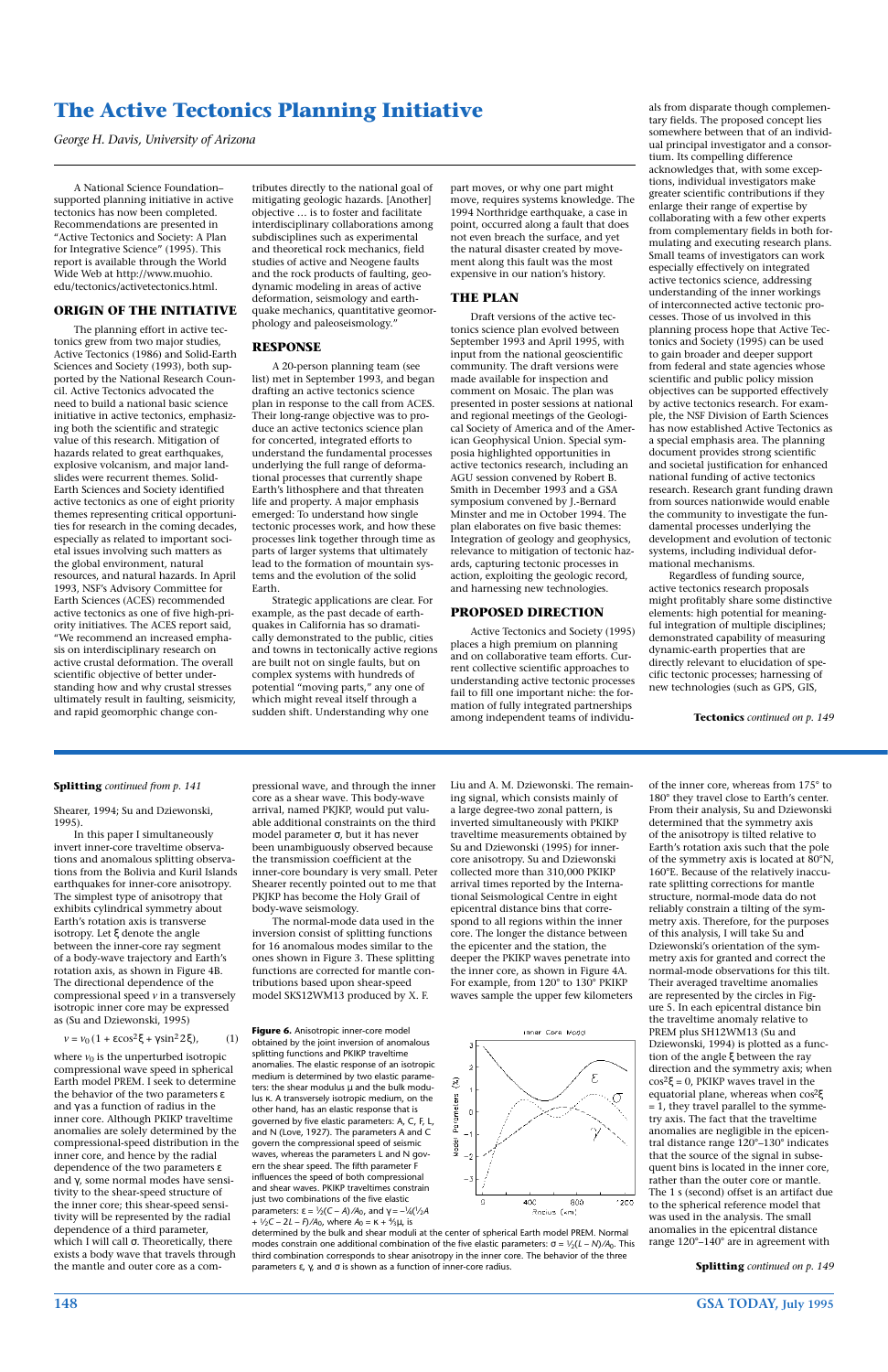# **GSA TODAY, July 1995 149**

the observations of Shearer (1994) and Song and Helmberger (1994) and suggest relatively small anisotropy near the ICB. Notice that traveltime anomalies in the epicentral distance range 175°–180° can be as large as 4 s. Such large traveltime anomalies were also observed by Vinnik et al. (1994) and suggest strong anisotropy near Earth's center. The anisotropic inner-core



model that fits both the traveltime data and the anomalously split modes reasonably well (Fig. 6) is quite similar to the model obtained by Su and Dziewonski (1995) by an inversion of PKIKP traveltimes. The fit to the traveltime data is represented by the solid line in Figure 5. The inner-core model slightly overpredicts the traveltime anomalies in the epicentral distance range 130°–140°, and it slightly underpredicts the traveltime anomalies for the near polar paths in the epicentral distance range 160°–173°. The observed and predicted traveltime anomalies in the epicentral distance range 150°–153° are in general agreement with differential traveltimes between rays turning in the liquid outer core, PKP(BC), and rays turning in the solid inner core, PKIKP or PKP(DF) (Creager, 1992; Song and Helmberger, 1993). Normal modes have very little sensitivity to structure near Earth's center. Therefore, the large anisotropy in the center of the inner core is entirely constrained by the traveltime data in the epicentral distance bins 165°–173° and 173°–180°. Predicted splitting functions of several anomalously split modes (Fig. 7) are based upon mantle model SKS12WM13, and the anisotropic inner-core model shown in Figure 6. Inner-core anisotropy provides the large zonal degree-two signal that is missing in the predicted splitting in Figure 3. Clearly not all the remaining signal is explained. This unexplained signal may reflect errors in the mantle model (the mantle model is a shearspeed model, whereas the anomalously split modes are PKIKP-equivalent—i.e., compressional—modes), but it may also indicate that the inner-core anisotropy does not exhibit pure cylindrical symmetry. The traveltime variance reduction relative to PREM plus SH12WM13 is 92%, and the normalmode variance reduction compared to a model incorporating only the effects of rotation and ellipticity is 70%. It should be noted that one anomalously split mode,  $_{13}S_2$ , is poorly fit by the inner core model displayed in Figure 6; thus far, the splitting of this mode has never been explained satisfactorily in terms of inner-core anisotropy.

# **NCLUSIONS**

The 1994 Bolivia and Kuril Islands earthquakes have provided the seismological community with a large number of high-quality splitting observations. An analysis of some of Earth's mantlesensitive spheroidal free oscillations indicates that especially the splitting of shear-sensitive modes is very well explained by current tomographic models of the mantle. The first toroidal-mode splitting observations were reported by Tromp and Zanzerkia (1995), and the first coupled-mode inversions for odd structure were performed by Rosovsky and Ritzwoller (1995).

Both the anomalous splitting of inner-core sensitive modes and anoma-

remote sensing, innovative dating techniques, radar interferometry); designation of an actively deforming region or subregion where dynamic activities can be observed or measured; ability to integrate models of tectonic processes; and potential for transfer to proactive societal outreach in such arenas as hazards and environmental and global change.

#### **COORDINATION OF THE INITIATIVE**

Figure 7. Observed and predicted splitting functions of several anomalously split normal modes. The splitting predictions are based upon mantle model SKS12WM13 (X. F. Liu and A. M. Dziewonski) and the anisotropic inner-core model shown in Figure 6. See the caption of Figure 2 for further details.

An Active Tectonics Coordinating Committee has been established to foster and enhance communication, coordination, and integration among scientists engaged in active tectonics research, education, and service to society. Members are Kerry Sieh (California Institute of Technology), chair; Susan Beck (University of Arizona), vice-chair in charge of highlighting key scientific issues; Mark Brandon (Yale University), coordinator of annual planning workshops; Mike Bevis (University of Hawaii), coordinator of training workshops; Rick Allmendinger (Cornell University), coordinator of international relations; Roy Dokka (Louisiana State University), coordinator of societal relations; and Larry Mayer (Miami University), coordinator of the Mosaic hub.

#### **OPPORTUNITIES TO GET INVOLVED**

If you are interested in becoming involved in some aspect of working on the initiative, please contact Kerry Sieh at sieh@seismo.gps.caltech.edu. There is a lot of work to go around, especially during the launch year of this cooperative initiative. The coordinating committee seeks to establish a core group of 50 or more people distributed among several working committees, both to further develop the initiative and to increase its impact.

## **ACTIVE TECTONICS: SCIENCE AND SOCIETY**

A comprehensive understanding of the process of Earth's deformation, and effective transfer of this understanding to society, will help mitigate the human and economic costs associated with the inevitable tectonic events that mark our planet. The active tectonics planning effort is designed to foster the formulation of basic research proposals that help explain the fundamental origins of tectonic deformation. The geological and geophysical communities represent the nation's strategic intellectual resource in explaining the origins of tectonic hazards. Active tectonics science is an arena in which geologists and geophysicists can simultaneously carry out basic science and serve society's needs. We expect that enhanced communication and integration among active tectonics scientists will result in breakthrough-quality basic science, more effective transfer of knowledge, and exceptional opportunities for professional growth. A likely byproduct is accelerated integration of geology and geophysics within college and university curricula, thus preparing the way for more effective earth science education for the next generation.

## **ACKNOWLEDGMENTS**

I thank the members of the Active Tectonics Planning Committee for the wisdom, energy, and integrity with which they carried out their work; Roy Dokka for joining me in the final writing efforts and for taking chief responsibility for illustrations, design work, and layout of Active Tectonics and Society; Larry Mayer for, especially, establishing Active Tectonics on Mosaic; and Lori Stiles, University of Arizona science reporter, for help in the preparation of this article. ■



**George H. Davis,** *Chair*  University of Arizona **Michael B. Bevis**  University of Hawaii **Ronald G. Blom**  Jet Propulsion Laboratory **Mark Brandon** 

Yale University **William B. Bull**  University of Arizona

- **Darrel Cowan**  University of Washington **Roy K. Dokka**  Louisiana State University
- **Jonathan Fink**  Arizona State University

**Eugene Humphreys** University of Oregon **Arch Johnston** 

- Center for Earthquake Information, Memphis **Larry Mayer**
- Miami University **Thorne Lay**  University of California, Santa Cruz
- **Marcia McNutt**  Massachusetts Institute of Technology
- **J.-Bernard Minster**  Scripps Institution of **Technology**
- **Kerry Sieh**  California Institute of Technology
- **Robert B. Smith**  University of Utah
- **John Sutter**  U.S. Geological Survey, Reston
- **Jan Tullis**  Brown University **Robert S. Yeats**
- Oregon State University
- **Mary Lou Zoback**  U.S. Geological Survey, Menlo Park

#### **Membership of the Active Tectonics Planning Committee**

#### **Tectonics** *continued from p. 148*

#### **Splitting** *continued from p. 148*

**Splitting** *continued on p. 150*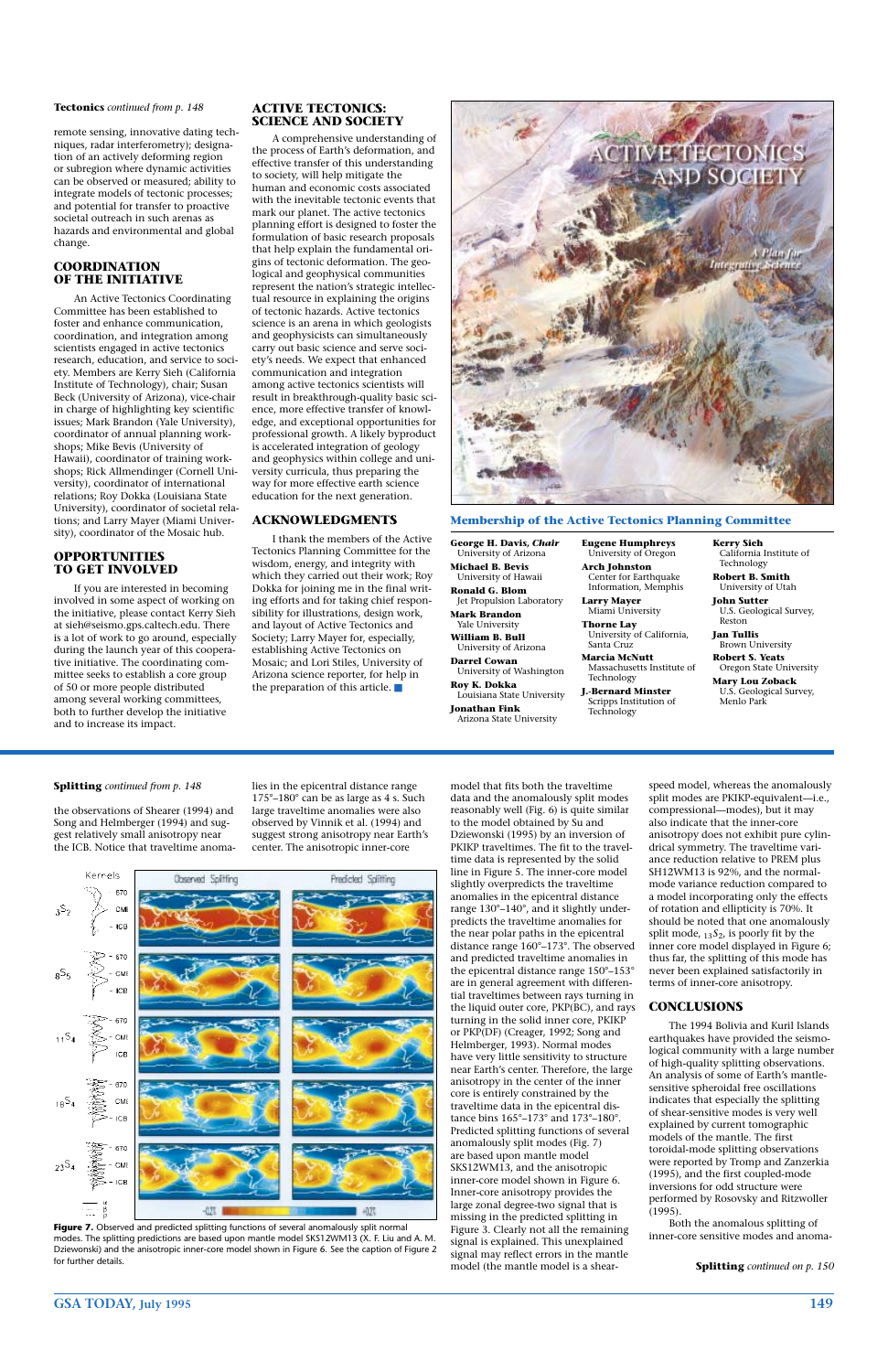**150 GSA TODAY, July 1995**

# **GSA ANNUAL MEETINGS**

# **1995**

**New Orleans, Louisiana November 6–9 Ernest N. Morial Convention Center, Hyatt Regency New Orleans**



**Call for Papers:** *April and June* **GSA Today Abstract Deadline:** *July 12* **Preregistration Deadline:** *September 29* **Technical Program Schedule:** *September* **GSA Today**

# **1996**

**Denver, Colorado October 28–31 Colorado Convention Center Marriott City Center** General Chairs: *Gregory S. Holden and Kenneth E. Kolm, Colorado School of Mines* Technical Program Chairs: *John D. Humphrey and John E. Warme, Colorado School of Mines* Call for Field Trip Proposals: *Please contact the Field Trip Chairs listed below. Charles L. Pillmore, Ren A. Thompson U.S. Geological Survey, MS 913, P.O. Box 25046 Denver Federal Center, Denver, CO 80225 phones: Charles L. Pillmore, (303) 236-1240; Ren A. Thompson (303) 236-0929*

*For general information on any meeting call the GSA Meetings Department, 1-800-472-1988 or (303) 447-2020, ext. 113; E-mail: meetings@geosociety.org*

# **CALL FOR CONTINUING EDUCATION COURSE PROPOSALS**

#### **PROPOSALS DUE BY DECEMBER 1**

The GSA Committee on Continuing Education invites those interested in proposing a GSA-sponsored or cosponsored course or workshop to contact GSA headquarters for proposal guidelines. Continuing Education courses may be conducted in conjunction with all GSA annual or section meetings. We are particularly interested in receiving proposals for the 1996 Denver Annual Meeting or the 1997 Salt Lake City Annual Meeting.

Proposals must be received by December 1, 1995. Selection of courses for 1996 will be made by February 1, 1996. For those planning ahead, we will also consider courses for 1997 at that time.

> *For proposal guidelines or information contact: Edna A. Collis Continuing Education Coordinator,GSA headquarters 1-800-472-1988, ext. 134 • E-mail: ecollis@geosociety.org*

# **FUTURE**

REGISTRATION AND HOUSING MATERIALS APPEAR IN **JUNE** *GSA TODAY REGISTER TODAY!*

Please send copies of the 1996 GSA abstract form. I understand that the same form may be used for all 1996 GSA meetings — (the six Section Meetings and the Annual Meeting).

**SOUTH-CENTRAL SECTION** March 11–12, 1996 University of Texas, Austin, Texas

*Abstract Deadline:* November 20, 1995

Submit completed abstracts to: William F. Mullican Bureau of Economic Geology University of Texas University Station Box X Austin, TX 78712 (512) 471-1534 mullicanb@begv.beg.utexas.edu

#### **SOUTHEASTERN SECTION**

March 14–15, 1996 Ramada Plaza Hotel, Jackson, Mississippi

*Abstract Deadline:* November 15, 1995

Submit completed abstracts to: Darrel Schmitz Department of Geosciences Mississippi State University P.O. Box 5448 Misssissippi State, MS 39762 (601) 325-2904

#### **NORTHEASTERN SECTION**

March 21–23, 1996 Hyatt Regency, Buffalo, New York

*Abstract Deadline:* November 20, 1995

 $\overline{\mathscr{L}}$ 

Submit completed abstracts to: Charles E. Mitchell Department of Geology University at Buffalo 876 Natural Science and Mathematics Complex Buffalo, NY 14260-3050 (716) 645-6800 glgchuck@ubvms.cc.buffalo.edu **ROCKY MOUNTAIN SECTION** April 18–19, 1996 Rapid City Civic Center, Rapid City, South Dakota

*Abstract Deadline:* January 5, 1996

Submit completed abstracts to: Alvis L. Lisenbee Deparment of Geology and Geological Engineering South Dakota School of Mines and Technology 501 East St. Joseph St. Rapid City, SD 57701-3995 (605) 394-2463

# **CORDILLERAN SECTION**

April 22–24, 1996 Red Lion Hotel at Lloyd Center, Portland, Oregon

*Abstract Deadline:* December 28, 1995

Submit completed abstracts to: Richard Thoms Department of Geology Portland State University P.O. Box 751 Portland, OR 97207-0751 (503) 725-3379

#### **NORTH-CENTRAL SECTION**

May 2–3, 1996 Iowa State University, Ames, Iowa

*Abstract Deadline:* January 17, 1996

Submit completed abstracts to: Kenneth E. Windom Department of Geological and Atmospheric Sciences Iowa State University 253 Science I Building Ames, IA 50011-3210 (515) 294-2430 kewindom@iastate.edu

# **1996 ABSTRACT FORM REQUEST**

To: GSA Abstracts Coordinator, P.O. Box 9140, Boulder, CO 80301-9140 or E-mail: ncarlson@geosociety.org

Name \_\_\_\_\_\_\_\_\_\_\_\_\_\_\_\_\_\_\_\_\_\_\_\_\_\_\_\_\_\_\_\_\_\_\_\_\_\_\_\_\_\_\_\_\_\_\_\_\_\_\_\_\_\_\_\_\_\_ Address \_\_\_\_\_\_\_\_\_\_\_\_\_\_\_\_\_\_\_\_\_\_\_\_\_\_\_\_\_\_\_\_\_\_\_\_\_\_\_\_\_\_\_\_\_\_\_\_\_\_\_\_\_\_\_\_\_\_\_\_\_\_\_\_

City **City** State **ZIP** 

# **GSA SECTION MEETINGS — 1996**

# **Call for Papers**

lous PKIKP traveltime observations may be explained in terms of cylindrical anisotropy of Earth's inner core. This robust observation has important implications for the composition, growth, and internal dynamics of the inner core. First of all, we need to determine the mineralogy of Earth's core. Recent theoretical calculations by Stixrude et al. (1994) and Stixrude and Cohen (1995) confirm earlier calculations by Brown and McQueen (1985) which suggest that the inner core consists of hexagonally close-packed (hcp) iron. Under inner-core conditions, this phase of iron exhibits anisotropy on a

level that is in accordance with the seismological observations. If we are willing to accept that the predominant mineral in the inner core is hcp iron, this raises questions about the mechanism for the preferential alignment of these minerals. Only if most of the minerals are more-or-less aligned does the aggregate behave as an anisotropic body; a random orientation would result in a seismically isotropic inner core. Jeanloz and Wenk (1988) and Wenk et al. (1988) suggested that this preferred orientation is a result of degree-one convection in the solid inner core. Much as in the mantle, this convection would be a manifestation of thermal effects, and we would be

seeing a snapshot of the internal dynamics of the inner core. Karato (1993) proposed that the hcp iron minerals are oriented by Earth's magnetic field. The feasibility of this mechanism critically depends on the magnetic susceptibility of iron under core conditions. In this case, the three-dimensional distribution of anisotropy would reflect the history of the geometry of the magnetic field at or near the innercore boundary. A third possibility is the preferred orientation of iron minerals due to rotation and self-gravitation during the solidification and growth of the inner core. At the moment, it is not at all unlikely that the inner core is one giant single crystal. During the

next several years close collaboration between mineral physicists, geodynamicists, and seismologists will, one hopes, uncover more of the mysteries of this fascinating region of Earth's interior.

#### **ACKNOWLEDGMENTS**

Supported by the David and Lucille Packard Foundation and by the National Science Foundation. I thank Guy Masters for providing Figure 1C, and Wei-Jia Su for assistance with Figures 4A and 5. Wei-Jia Su and Adam Dziewonski provided their PKIKP trav-

#### **Splitting** *continued from p. 149*

**Splitting** *continued on p. 151*